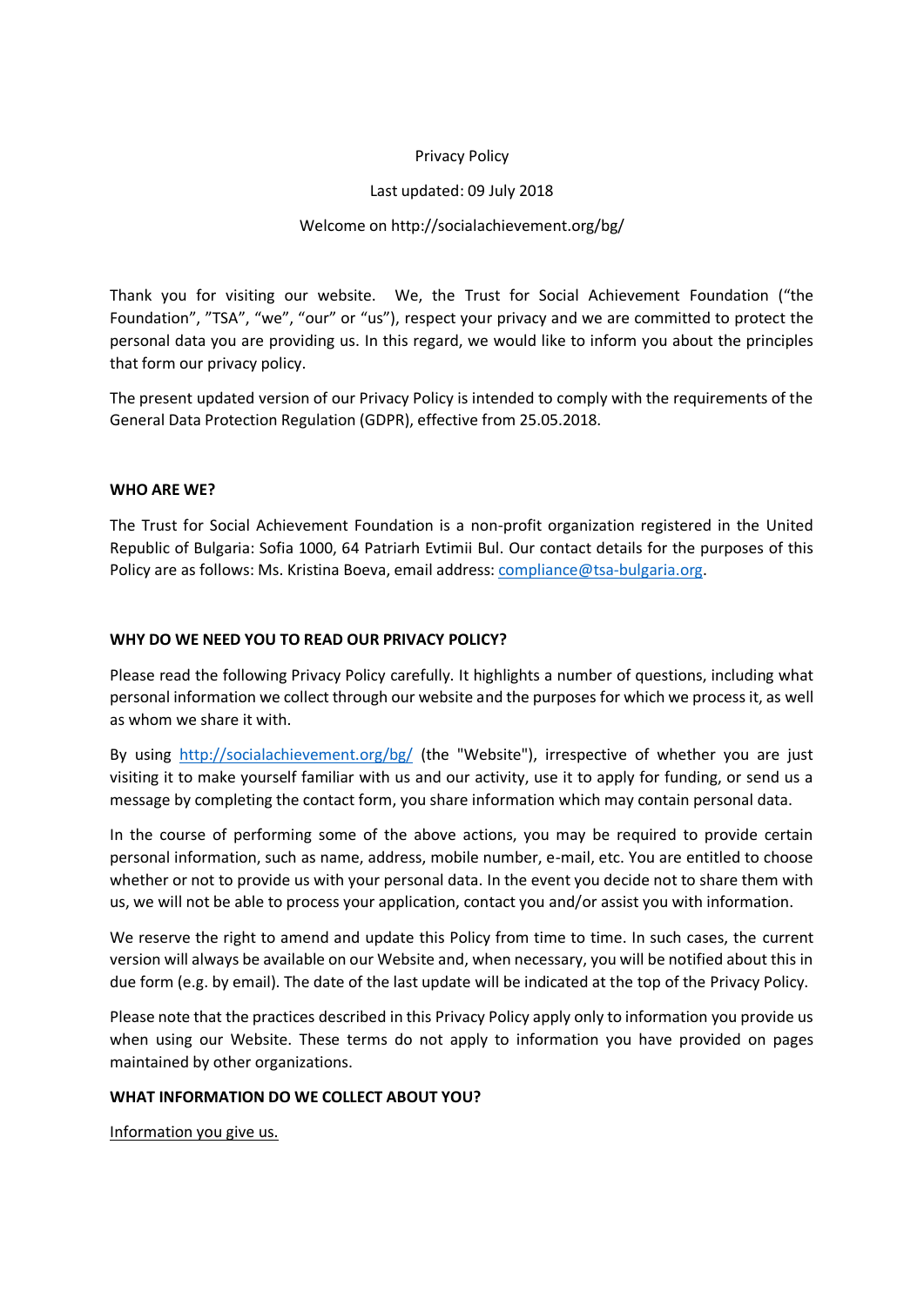This is information that you give us by filling in forms, sending inquiries and messages on our Website, as well as when further interact with us in the course of processing your project proposals, and during the execution and reporting of the funded by TSA project. This information may include your identification data, contact details (e-mail address and phone number), financial information, etc., which may be required for further processing of your data in relation to a grant agreement ("grant/micro grant agreement").

# Information we collect about you.

We use Google Analytics service provided by Google Inc., 1600 Amphitheatre Parkway, Mountain View, California 94043, USA ("Google"), which collects and process information about your actual location and other technical information about your visit on our Website. For this purpose we use "cookies" as described below in this Policy ("Cookies Policy").

The information collected by Google Analytics includes the Internet protocol (IP) address used to connect your computer or another device to the internet, click stream to, through and from our site (including date and time), page interaction information (such as scrolling, clicks, and mouse-overs). Google Analytics use various technologies to determine location, including IP address, GPS, and other sensors that may, for example, provide Google with information on nearby devices, Wi-Fi access points and power supply. This information will be transferred to a Google server in the United States where it will be saved and analyzed. The relevant results will be provided to us in an anonymous form. In this process, the collected data will not be associated with your full IP address. We have enabled the IP anonymization function offered by Google on our website so that the last 8 bits (IPv4 type) or the last 80 bits (IPv6 type) of your IP address will be deleted. In addition, Google is a certified US Privacy Shield organization in the relations between the EU and the USA (EU-U.S. Privacy Shield) that guarantees an adequate level of data protection in the United States. You can withdraw your consent at any time by downloading and installing the suggested browser, or by managing your consent in the box of opt-out cookies. Both options prevent web analytics only if you use the browser on which you have installed this plug-in or if you do not delete the refusal cookie. For more information check Google Terms of Use and Privacy Policy. Please refer back constantly to Google website for any changes or updates to these terms and to the information collected by Google Analytics.

### **HOW WE COLLECT AND USE YOUR INFORMATION?**

In general, you can browse the Website without submitting your personal information. However, there are circumstances in which you may be required to provide us with your personal data.

### We collect your personal data in the following cases:

1. When applying for funding in order to be able to process your inquiry, to contact you, including to send you our application form;

2. When you register for and participate in our programs, activities, initiatives and events for the purpose of conducting them;

3. When you have requested to receive information or assistance by filling in our contact form to send you a personalized reply;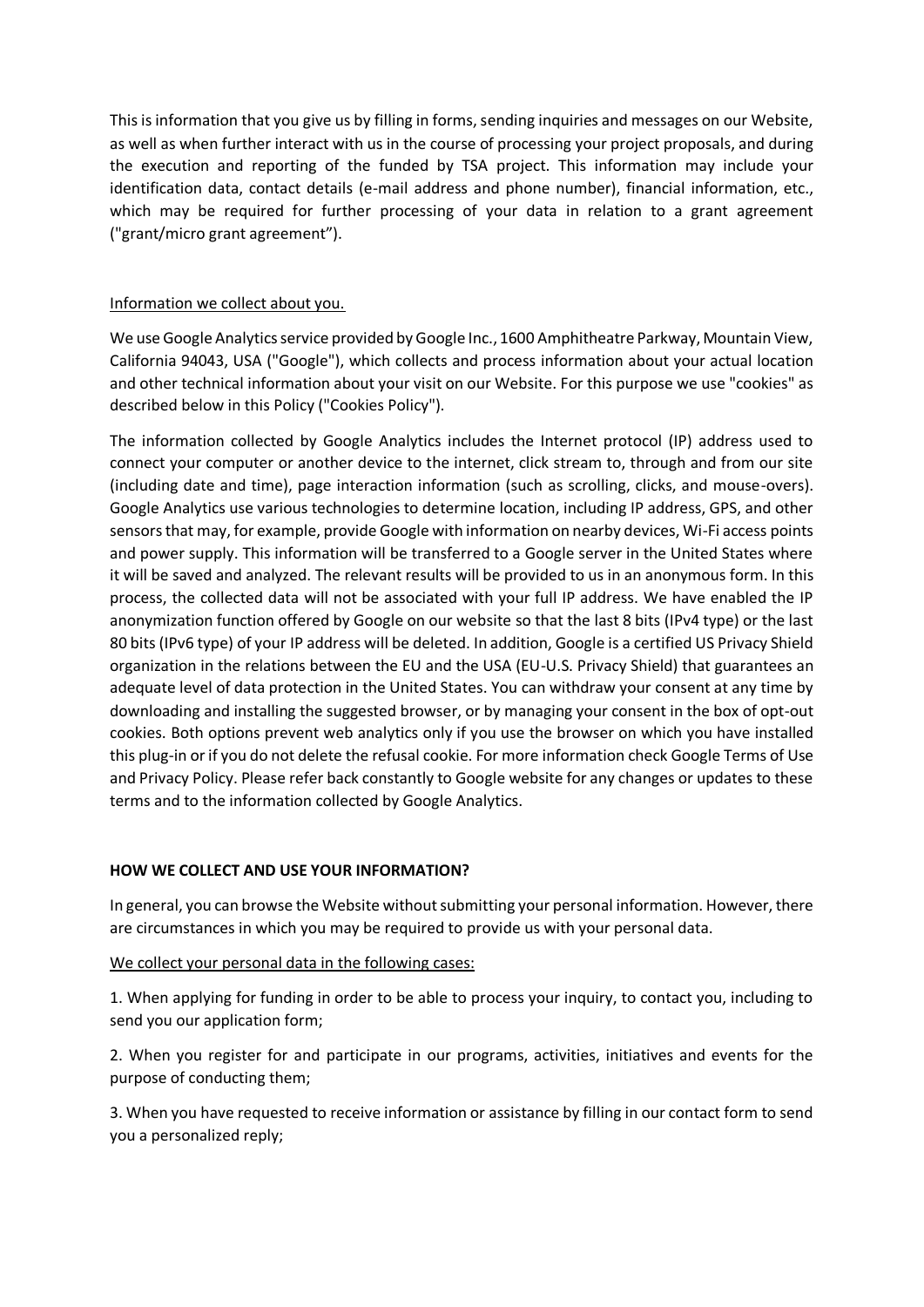4. When you reply to ABF's questions in the process of processing your application for funding, for the purposes of its overall assessment, possible approval and allocation of the funds;

5. In connection with the verification of the information you provide to verify your identity and prevent violation of the Terms and Conditions of use;

6. In the course of our communication regarding projects, initiatives, events and other activities published on the Website;

7. In relation to any section of the Website where you deliberately and voluntarily provide personal information and data.

Briefly, we process your personal information and data for the following purposes:

1. Responding to your inquiries;

2. Processing your requests/applications for funding and communicating with you;

3. Sending our application form, as well as for subsequent processing of the data for the purpose of entering into, implementing and reporting of a grant/micro-grant agreement;

4. Detecting, investigating and preventing actions that may be in violation of our policies or are illegal;

### **WHAT IS THE BASIS FOR PROCESSING OF YOUR PERSONAL DATA?**

**Contractual and pre-contractual obligation (performance of a contract)** - firstly, your personal data is necessary for taking steps upon your request preceding the conclusion of a grant agreement, as well as for the conclusion and implementation of such agreement.

**Compliance with a legal obligation** - the processing of your data is necessary for us to comply with the obligations imposed by the applicable laws, for example, for financial and accounting purposes.

**Performance of a task carried out in the public interest** - in many cases our projects and the related data processing activities are based on the need to perform a task in the public interest.

**Your consent** - we rely on your consent to proceed your personal data.

**Legitimate interests** - your personal data are also needed for the purposes of our legitimate interests as a funding organization providing grants, supporting the private sector in the Republic of Bulgaria, and which is governed by certain principles and values. Our activity is subject to internal and external audit. In addition, we need your personal data in order to prevent possible misuse of the allocated funds. In order to follow our overall mission and its supporting strategies, we need to promote and evaluate the results of each and every project. Given the limitations on the processing of personal data, safeguards and protection measures applied by us, the Foundation, after an analysis, has come to the conclusion that when processing your data is based on our or third party's legitimate interests, your interests, fundamental rights and freedoms are adequately and sufficiently protected. You can contact us at any time by using the contact details listed above to request more information on how we have come to this conclusion for the different types of processing.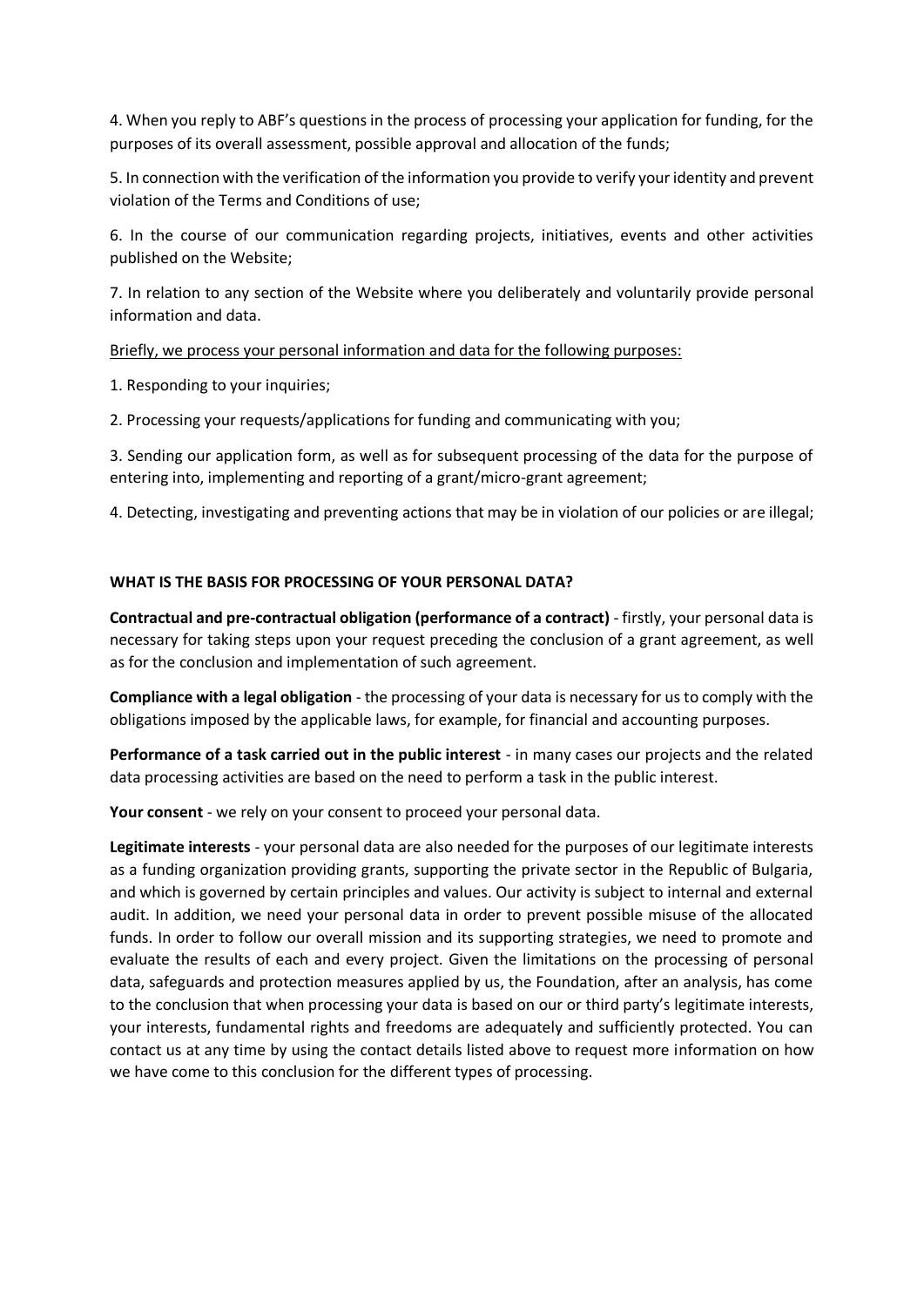### **HOW LONG DO WE RETAIN YOUR INFORMATION AND WHAT ARE THE CRITERIA?**

We store your data only for the term necessary for the specific purpose for which data are collected, or for the periods prescribed by applicable laws. In case your application for funding is approved, your personal data will be retained for a period of time according to the Foundation's internal policies regarding the conclusion, implementation and reporting of a grant/micro-grant agreements.

## **WHO DO WE SHARE YOUR PERSONAL INFORMATION WITH?**

The Foundation is committed to apply the highest standards of ethical and legal practices in all its activities, including the protection of the personal data of all users of the Website. Except in the cases provided below, we will not disclose, nor allow any person outside the Foundation to access or use your personal information.

We may share your personal data with: (I) our funding organizations and structures, such as the America for Bulgaria Foundation, in relation to legal relationships between us and for the purpose of reporting under statutory provisions; (II) partners and service providers of the Foundation for the purposes of implementing a contract, incl. for improvement and optimization of our Website; (III) partners of the Foundation in collaborative initiatives, co-organizers of events and other activities; (IV) third parties when required by law. These data recipients are legally or contractually obliged to protect the confidentiality and security of your personal information and data. They are not authorized to use, disclose or modify this information in any way except for the purposes of performing the services assigned by TSA.

We have the right to disclose your personal data and information to the competent authorities in the cases and under the conditions set forth in the applicable laws.

# **HOW AND WHERE DO WE TRANSFER YOUR PERSONAL DATA?**

The Foundation may transfer data to its partners, contractors, service providers established within and outside the EU which are committed by virtue of a contract with us to support TSA in its activities and in complying with the principles described in this Privacy Policy. The non-EU countries concerned may not provide the same level of protection of personal data as your country. In such cases, the Foundation will ensure that personal data are adequately protected by data recipients in these countries. Adequate protection usually means imposing on the receiving party contractual obligations that ensure that this party maintains the same high level of privacy and data protection that is maintained by the Foundation.

In the absence of appropriate safeguards, the data transfer may be carried out due to the need of implementation of pre-contractual measures taken upon your request, performance of a contract between you and TSA, as well as for the purposes of conclusion and/or performance of a contract between TSA and a third party concluded in your interest. In some cases, data transfer may be required for important reasons of public interest.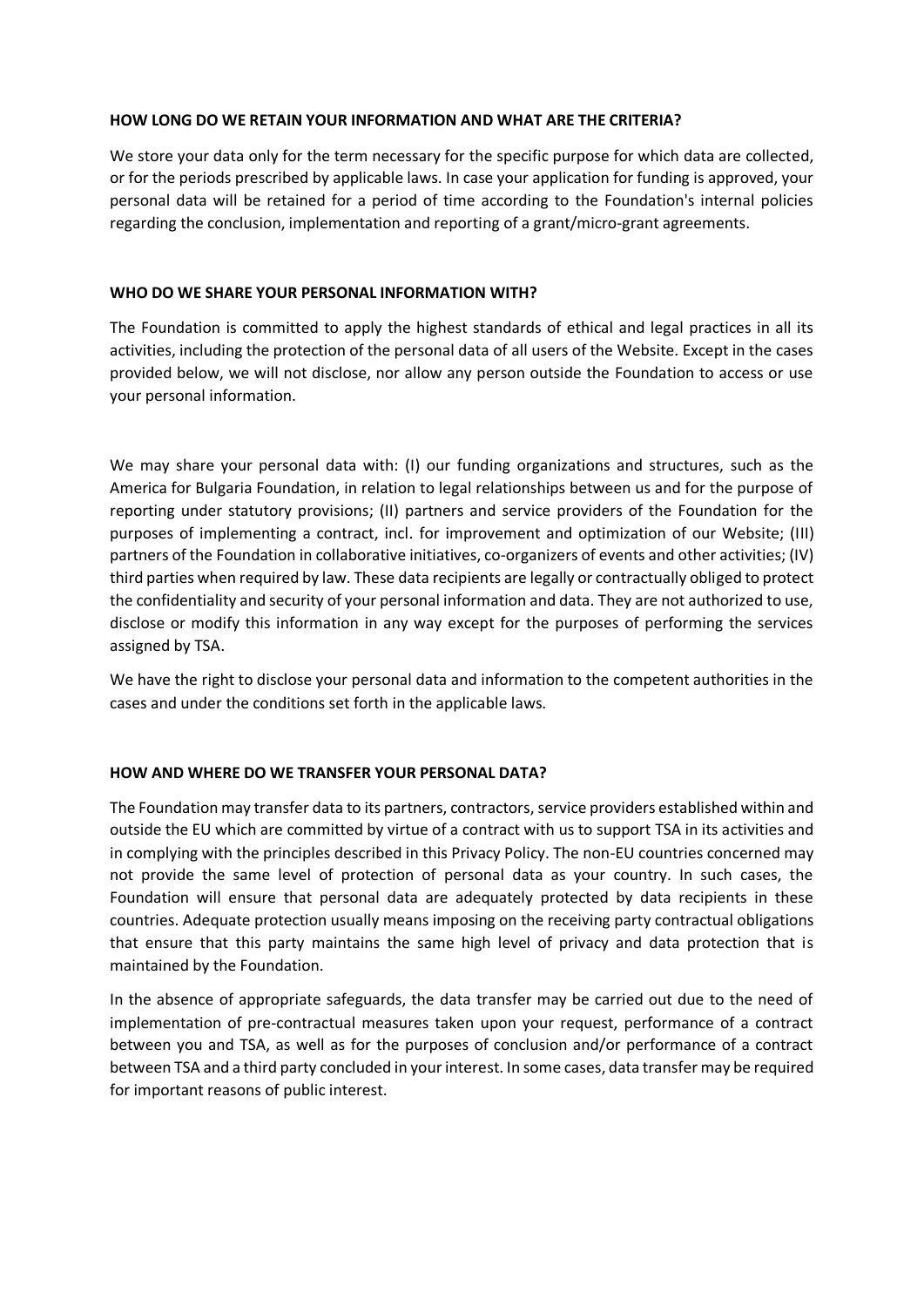## **WHAT ARE YOUR RIGHTS?**

## **Right of access and right of rectification**

You have the right to receive information about what personal data of yours are being processed by the Foundation, about the data source and the purposes of their use, and about the third parties recipients of the data. You are entitled at any time to request rectification of inaccurate or incomplete data. If the request is evidently unreasonable or excessive, especially for its repetitive nature, the Foundation may refuse to take actions.

# **Right of data erasure ("right to be forgotten")**

You are entitled to request the erasure of your personal data in specific circumstances, e.g. (i) personal data are no longer required for the purposes for which they were collected, (ii) the consent on which data processing is based is withdrawn and there are no legal grounds for further processing, (iii) the processing is unlawful, or (iv) the erasure is required for the purposes of fulfilment of a legal obligation, applicable to the Foundation. We may disregard your request, if processing is necessary for other purposes, including public interest. The right of erasure is not absolute and your request may not be satisfied in cases where the processing of your data is necessary for ABF to comply with a legal obligation applicable to it, for the performance of a task in public interest, to establish, exercise or protect legal claims.

You can contact us at the contact details listed above to get more information about deleting your personal information.

### **Right to object**

You have the right to object to the processing of your personal data for the performance of a task in public interest, for the legitimate interests of the Foundation, including against profiling. However, even if you object to a particular processing, we may proceed with it, if is permitted or required by the applicable laws, for example, in order to be able to meet legal requirements or fulfil our contractual obligations to you.

### **Right to restriction of processing**

You may request the processing of personal data to be restricted if (i) you believe your personal data is inaccurate in order for us to verify its accuracy; or (ii) you consider the processing to be unlawful, but you do not want the data to be erased, or (iii) you have objected to data processing for the purposes of our legitimate interests, or (iv) you consider we no longer need your personal data, but you require them to establish, exercise or protect legal claims.

### **Right of consent withdrawal**

If at any time you have given your consent to the processing of your personal data, you may withdraw this consent for future processing to which this consent refers.

Please note that the withdrawal of consent does not affect the lawfulness of processing of your personal data on another valid legal basis and lawfulness of the processing on the basis of the consent given before withdrawal.

### **Right of data portability**

In certain cases, you are entitled to receive your personal data you have provided to us in a structured, commonly used and machine-readable format, and you might request that we transmit this data